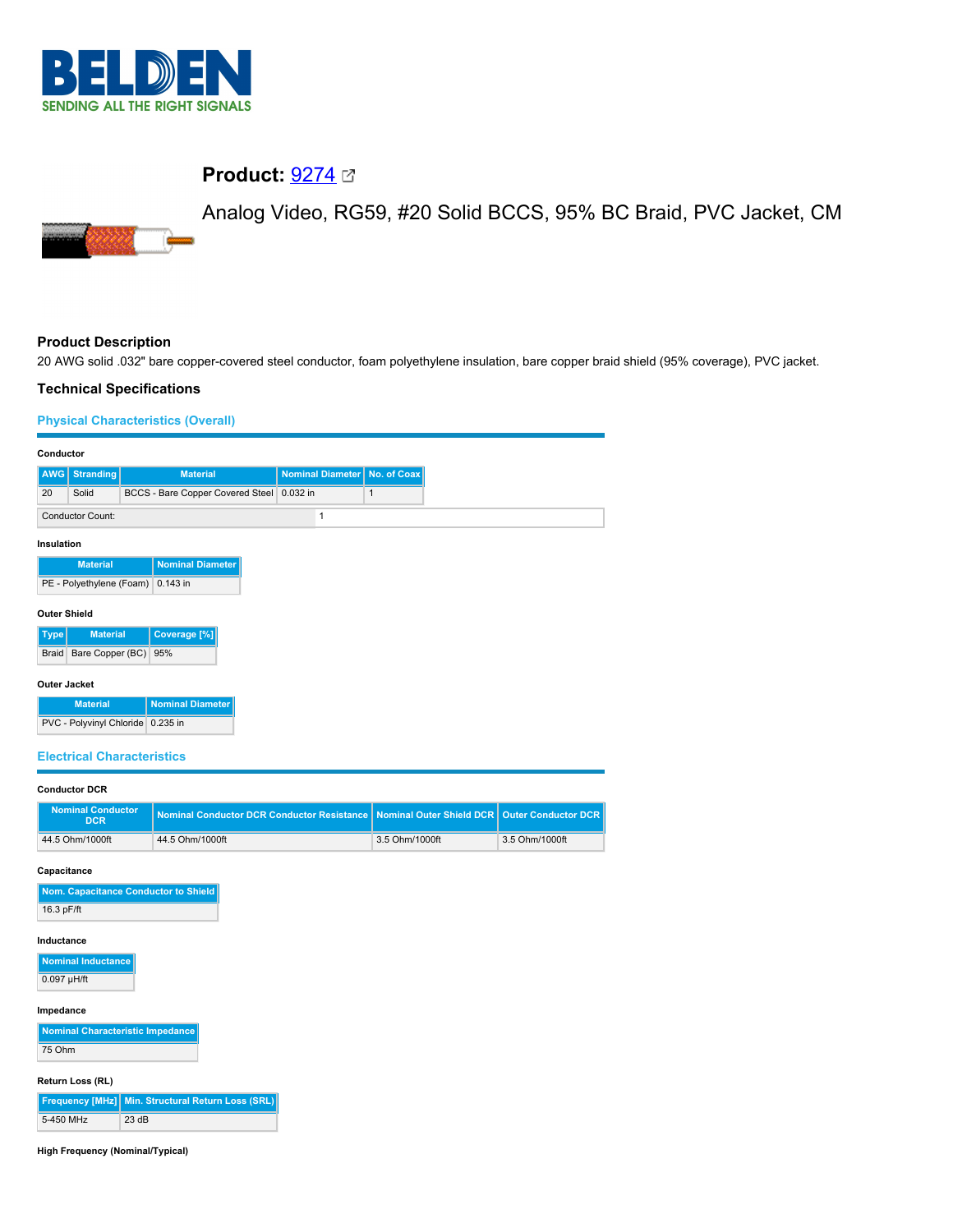|            | <b>Frequency [MHz] Nom. Insertion Loss</b> |
|------------|--------------------------------------------|
| $1$ MH $z$ | $0.6$ dB/100ft                             |
| 10 MHz     | 1 dB/100ft                                 |
| 50 MHz     | 2 1 dB/100ft                               |
| 100 MHz    | 3 dB/100ft                                 |
| 200 MHz    | 4.5 dB/100ft                               |
| 400 MHz    | $66$ dB/100ft                              |
| 700 MHz    | 8.9 dB/100ft                               |
| 900 MHz    | 10.1 dB/100ft                              |
| 1000 MHz   | 10.9 dB/100ft                              |

#### **Delay**

**Nominal Delay Nominal Velocity of Propagation (VP) [%]** 1.24 ns/ft 82%

## **Voltage**

**UL Voltage Rating**

300 V RMS

### **Temperature Range**

| UL Temp Rating:              | $80^{\circ}$ C                       |
|------------------------------|--------------------------------------|
| Operating Temperature Range: | -40 $^{\circ}$ C To +80 $^{\circ}$ C |

## **Mechanical Characteristics**

| Bulk Cable Weight:           | 31 lbs/1000ft |
|------------------------------|---------------|
| Max. Pull Tension:           | 86 lbs        |
| Min. Bend Radius/Minor Axis: | $2.5$ in      |

#### **Standards**

| NEC/(UL) Compliance:  | <b>CM</b> |
|-----------------------|-----------|
| CEC/C(UL) Compliance: | CM        |
| RG Type:              | 59        |
| Series Type:          | 59        |

## **Applicable Environmental and Other Programs**

| <b>Environmental Space:</b>                  | Indoor/Outdoor                |
|----------------------------------------------|-------------------------------|
| EU Directive 2000/53/EC (ELV):               | Yes                           |
| EU Directive 2003/11/EC (BFR):               | Yes                           |
| EU Directive 2011/65/EU (RoHS 2):            | Yes                           |
| EU Directive 2012/19/EU (WEEE):              | Yes                           |
| EU Directive 2015/863/EU (RoHS 2 amendment): | Yes                           |
| EU Directive Compliance:                     | EU Directive 2003/11/EC (BFR) |
| EU CE Mark:                                  | No                            |
| MII Order #39 (China RoHS):                  | Yes                           |

## **Suitability**

| Suitability<br>Indoor:      | Yes |
|-----------------------------|-----|
| Suitability -<br>· Outdoor: | Yes |

## **Flammability, LS0H, Toxicity Testing**

| UL Flammability:         | UL1685 UL Loading |  |  |  |
|--------------------------|-------------------|--|--|--|
| UL voltage rating:       | 300 V RMS         |  |  |  |
| <b>Plenum/Non-Plenum</b> |                   |  |  |  |
| Plenum (Y/N):            | No                |  |  |  |

#### **Related Part Numbers**

**Variants**